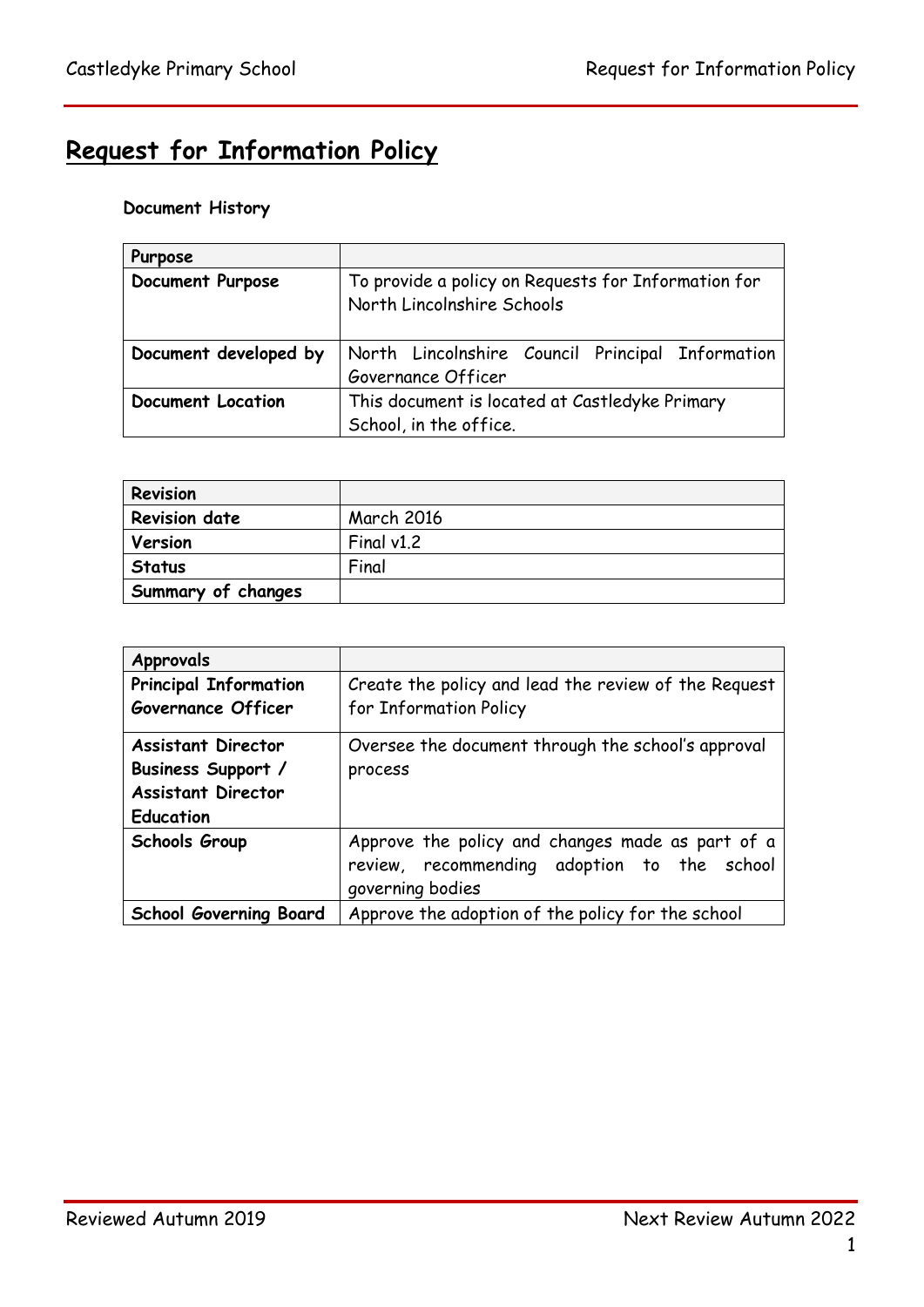# Contents Page

<span id="page-1-0"></span>

| <u>1.</u>         |                                                                                 |  |
|-------------------|---------------------------------------------------------------------------------|--|
| 2.                |                                                                                 |  |
| <u>3.</u>         |                                                                                 |  |
| $\underline{4}$ . |                                                                                 |  |
| <u>5.</u>         |                                                                                 |  |
| $\underline{6}$ . |                                                                                 |  |
| <u>7.</u>         |                                                                                 |  |
| <u>8.</u>         |                                                                                 |  |
| <u>9.</u>         |                                                                                 |  |
| <u>10.</u>        |                                                                                 |  |
| <u>11.</u>        |                                                                                 |  |
| <u>12.</u>        |                                                                                 |  |
| <u>13.</u>        | Data Protection Act Subject Access Requests and Requests for Information in the |  |
|                   |                                                                                 |  |
| <u>14.</u>        | Data Protection Section 29 and Section 35 Requests for Information 10           |  |
| <u>15.</u>        |                                                                                 |  |
| <u>16.</u>        |                                                                                 |  |
| <u>17.</u>        |                                                                                 |  |
| <u>18.</u>        |                                                                                 |  |
| <u>19.</u>        |                                                                                 |  |
| 20.               |                                                                                 |  |
| 21.               |                                                                                 |  |
|                   |                                                                                 |  |
|                   |                                                                                 |  |
|                   |                                                                                 |  |
|                   |                                                                                 |  |
|                   |                                                                                 |  |
|                   |                                                                                 |  |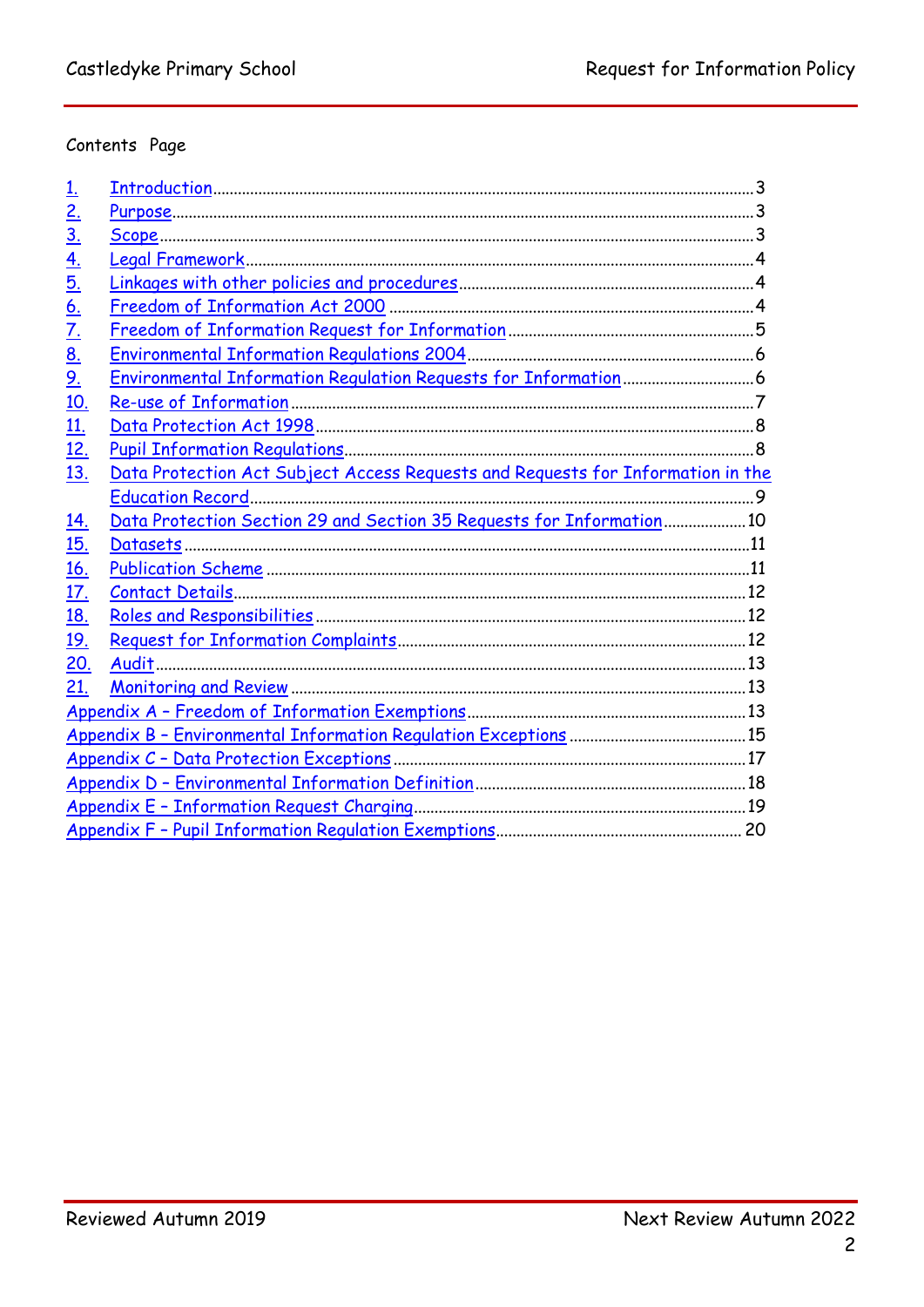## **Introduction**

The Freedom of Information Act 2000 (FOIA), the Environmental Information Regulations 2004 (EIR) and the Data Protection Act 1998 (DPA) are the information request regimes under which schools will generally receive requests for information.

The Information Commissioner's Office (ICO) regulates this legislation in the UK and copies of their guidance notes can be accessed at [www.ico.org.uk.](http://www.ico.org.uk/)

Information is an important asset that schools must manage to comply with legislation and to function efficiently, such as being able to respond to requests for information in a timely fashion.

The FOIA provides anyone anywhere in the world with the right to ask for general information held by a school. The EIR provides the same right but this time to environmental information. The DPA provides each person with the right to ask for a copy of his or her own personal information. In each case a legal timeframe must be complied with.

The FOIA also requires that schools produce a Publication Scheme, to publish a set list of information so that it is made available without the need to request it. The ICO produces a list of the information that should be published.

All requests for information are recorded by the school in a single register with a unique identification reference number.

#### <span id="page-2-0"></span>**Purpose**

The purpose of this policy is to ensure compliance with FOIA, EIR and DPA, in terms of requests for information. This will be achieved by there being a Publication Scheme and by responding to requests for information, as set out in this policy. Also covered are requests to re-use information.

#### <span id="page-2-1"></span>**Scope**

This policy applies to any information held by or on behalf of a school where the policy has been adopted by the governing board.

The scope of this policy extends to employees, contractors, volunteers, agencies and partner organisations operating on behalf of the school.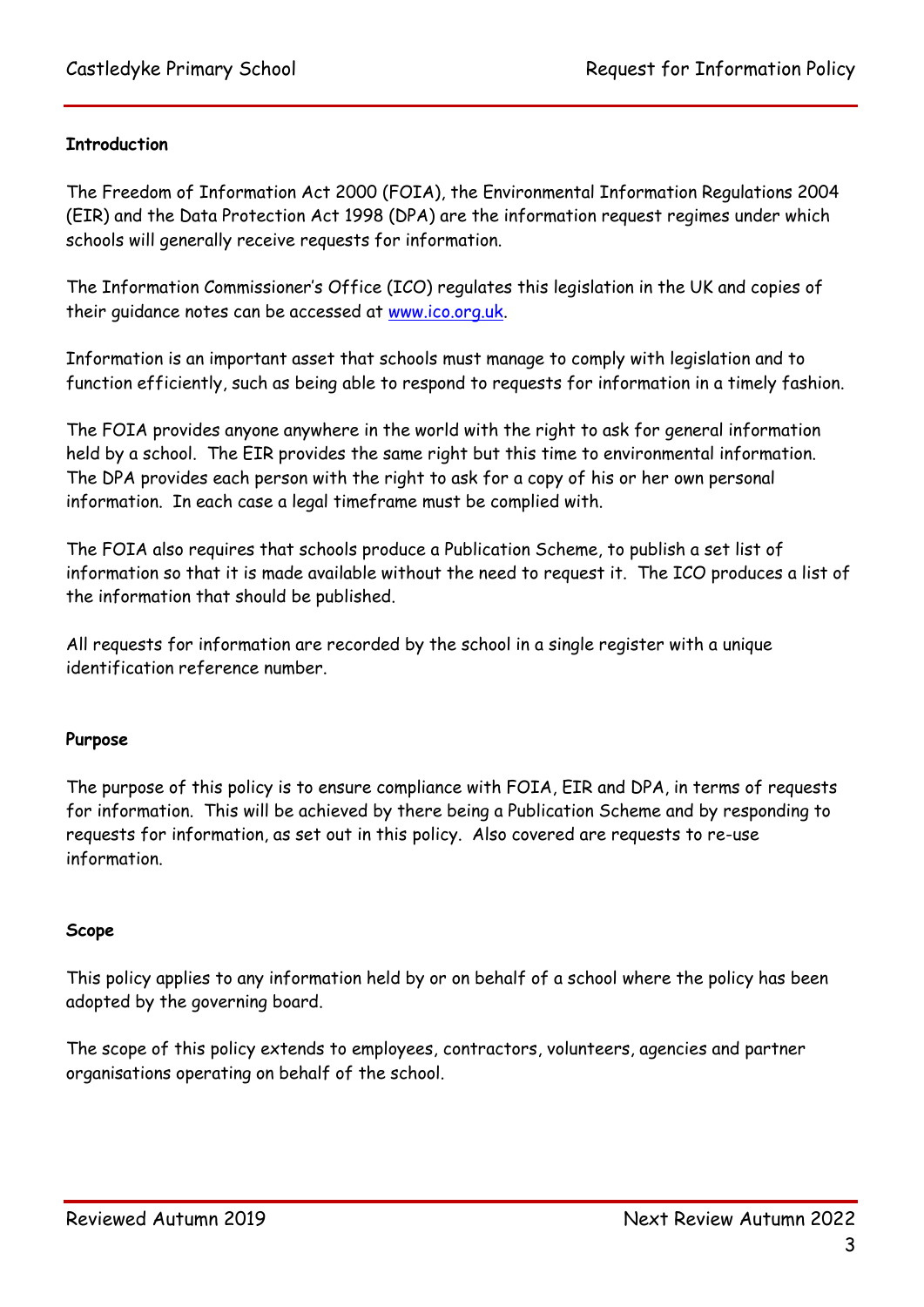## <span id="page-3-0"></span>**Legal Framework**

The school must comply with all relevant statutory UK and European Union legislation, including the following:

- Human Rights Act 1998
- Common law duty of confidence
- Equality Act 2010
- Education (Pupil Information) Regulations 2008
- Education Act 1996
- Freedom of Information and Data Protection (Appropriate Limit and Fees) Regulations 2004
- Re-use of Public Sector Information Regulations 2015

#### <span id="page-3-1"></span>**Linkages with other policies and procedures**

This policy is supported by other policies including the following:

- Records Management Policy
- Information Security and Confidentiality Policy
- Complaints Policy
- Department for Education Schools Complaints Unit Complain about a School or Childminder – <https://www.gov.uk/complain-about-school/state-schools>
- Department for Education Education Funding Agency <https://www.gov.uk/government/organisations/education-funding-agency>

#### <span id="page-3-2"></span>**Freedom of Information Act 2000**

Schools have two main responsibilities under the FOIA, as follows:

- Produce a Publication Scheme
- Deal with individual requests for information

The FOIA provides a right of access to anyone to all recorded general information held by a school. This includes paper records, emails, information stored on computer, audio records, photographs, handwritten notes or any other form of recorded information.

Information is considered to be held if it relates to the business of the school and has been created or received by the school or if it is being held by another organisation on behalf of the school.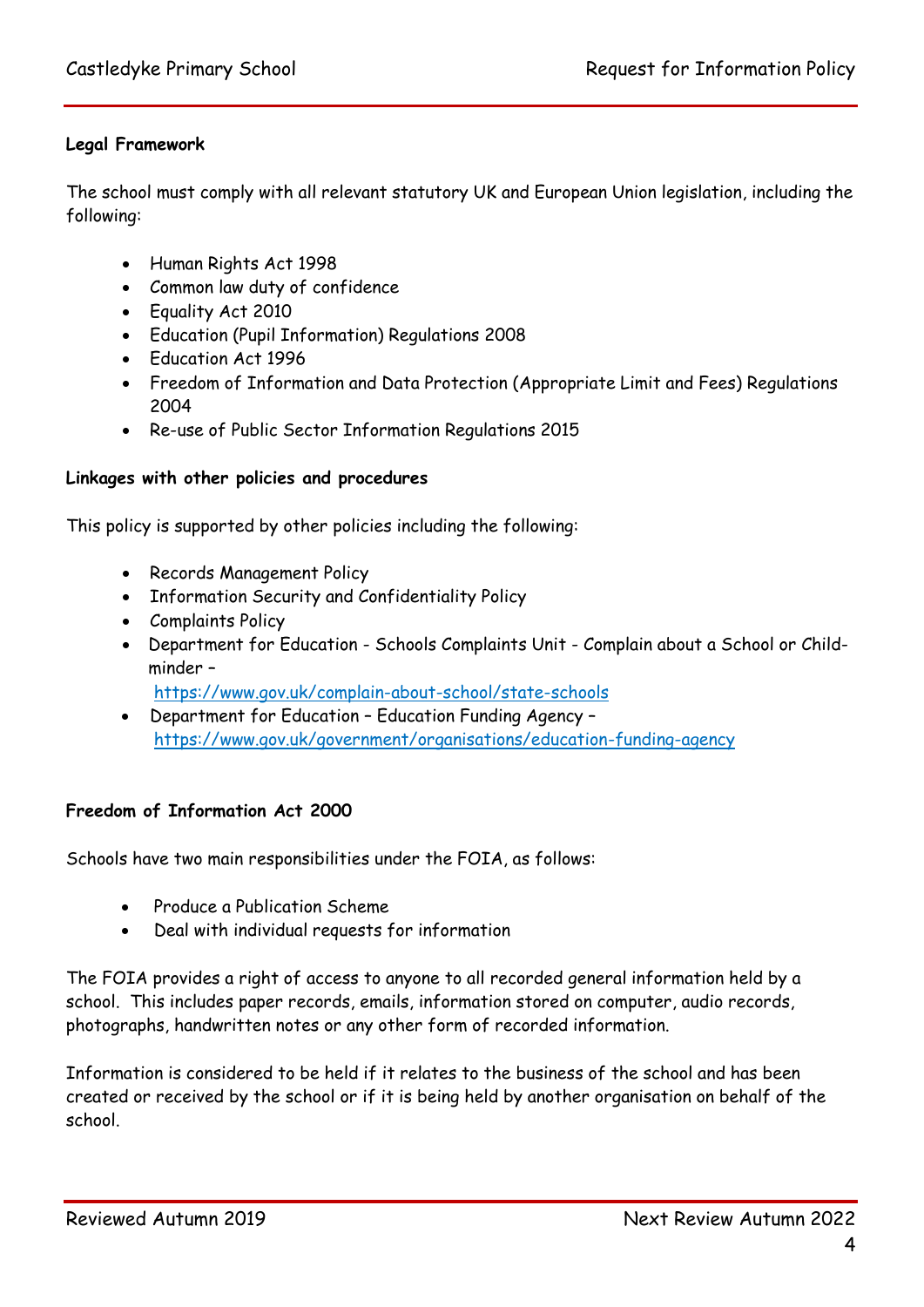A Code of Practice under section 45 of the FOIA provides recommendations for schools about their handling of requests for information.

## <span id="page-4-0"></span>**Freedom of Information Request for Information**

Requests for information under the FOIA:

- Must be in writing.
- Must provide the requester's real name and a correspondence address.
- Must describe the information being requested.
- Should ideally state the format the requester would like to receive the information in.
- Do not have to mention the FOIA in the request.

Any request that cannot be answered promptly as part of normal day to day business or where the requester asks for it to be handled under FOIA will be treated as a potential FOIA request.

The school aims to acknowledge requests within 5 school days and respond to requests within 20 school days, or 60 working days if this is shorter. This timeframe starts on the next school or working day after the request is received. School days are any days when pupils are in attendance and working days are any day other than Saturday, Sunday, public holidays, bank holidays, school holidays and training days when pupils are not in attendance.

If the request genuinely cannot be understood clarification will be promptly sought from the requester and the response time will not start until the request is understood and agreed.

Requests for information under the FOIA can be refused for reasons including:

- The information is not held.
- It would cost too much or take up too much of someone's time.
- The request is considered vexatious.
- The request is considered repeated.

Details about the FOIA fee limit and how it is calculated and any other charges that may apply are shown as Appendix E. If a fee is due this will also be promptly requested and the response timeframe will be put on hold until payment is received.

Information can also be withheld from a requester if one or more of the exemptions listed in the FOIA, as shown in Appendix A apply.

If we are able to release the requested information we will collate it, advise that the information is held and provide a copy in a format requested if this is reasonably practicable. Information will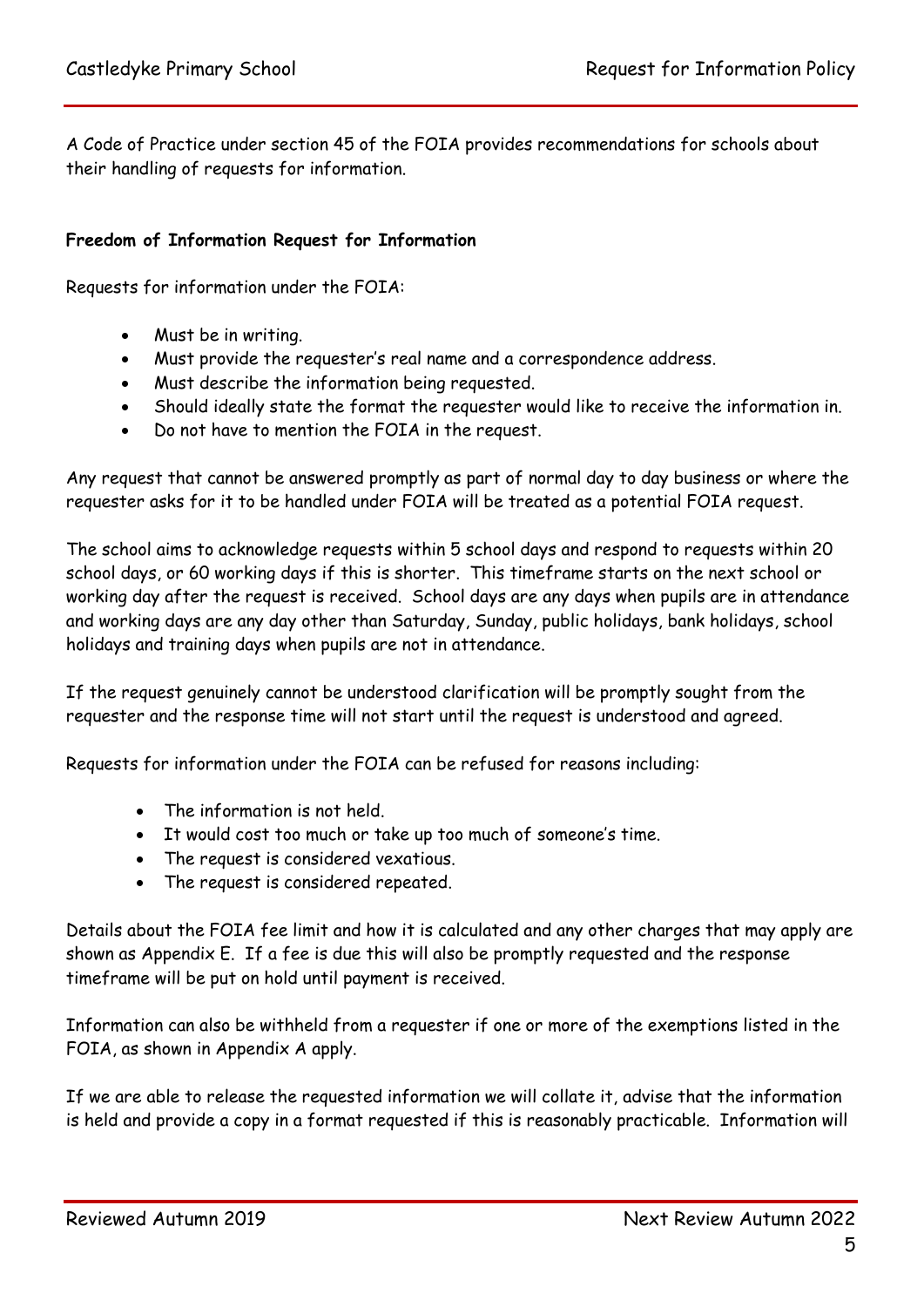be redacted, if for example someone would be identified who should not be. If we are unable to provide some or all information we will explain why in writing within the permitted timeframe.

If the information being released is a dataset wherever possible we will provide it in a re-usable format. Datasets requested under FOIA will be made available via the Publication Scheme with regular updates, unless this is not practical.

We will provide advice with each request about how to make a complaint and how to appeal to the ICO.

#### <span id="page-5-0"></span>**Environmental Information Regulations 2004**

Schools have two main responsibilities under the EIR, as follows:

- To proactively publish environmental information in an accessible electronic format whenever possible
- Deal with individual requests for environmental information

The definition of environmental information is set out in Appendix D.

The EIR provides a right of access to both individuals and organisations to recorded environmental information held by a school. This includes paper records, emails, information stored on computer, audio records, photographs, handwritten notes or any other form of recorded information.

Information is considered to be held if it relates to the business of the school and has been created or received by the school or if it is being held by another organisation on the school's behalf.

The Code of Practice on the discharge of the obligations of public authorities under EIR sets out good practice recommendations for handling EIR requests.

## <span id="page-5-1"></span>**Environmental Information Regulation Requests for Information**

Requests for information under the EIR:

- Can be verbal or in writing.
- Must provide a name and contact address.
- Must describe the information being requested.
- Should ideally state the format the requester would like to receive the information in.
- Does not have to mention the EIR in the request.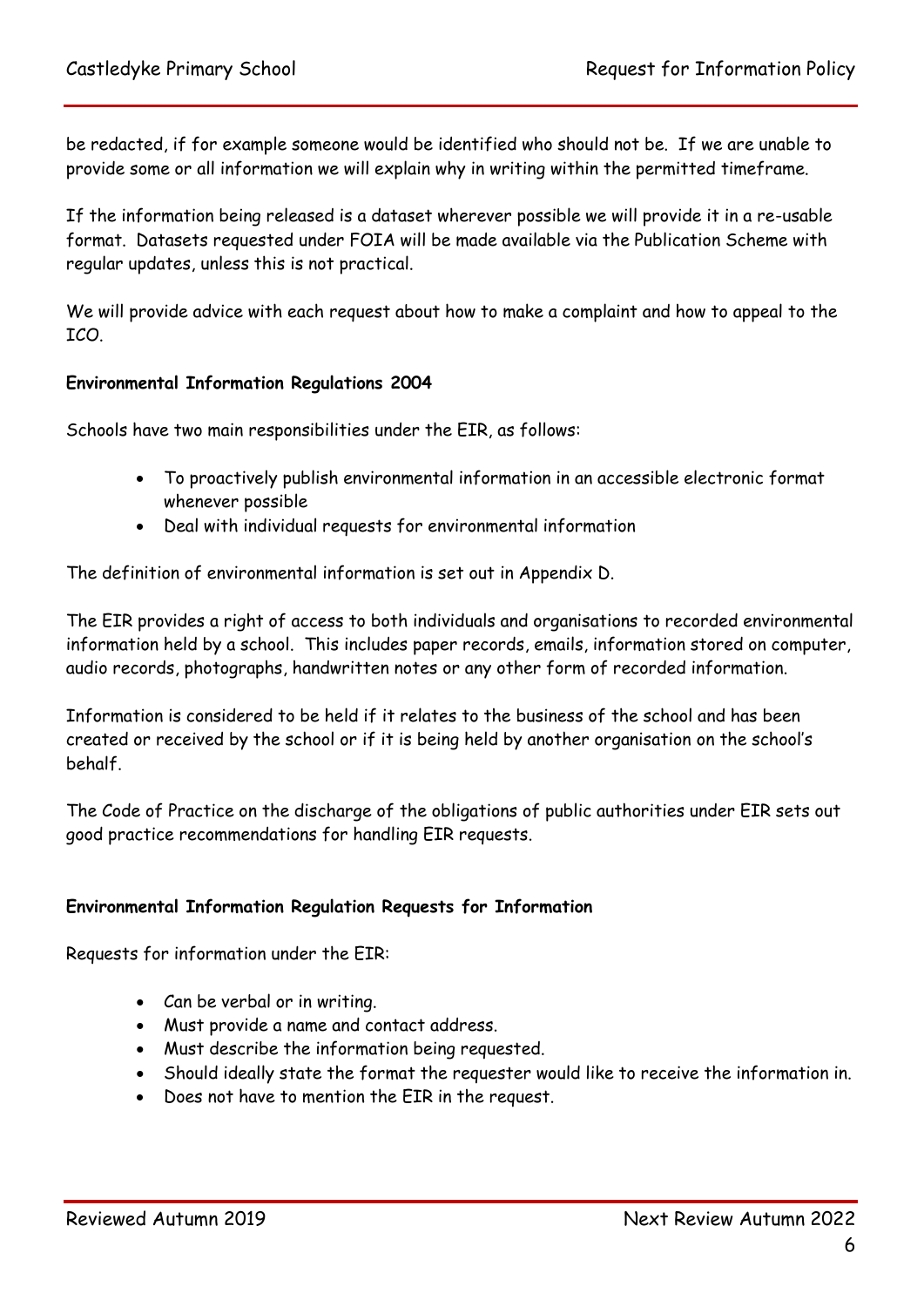Any request that cannot be answered promptly as part of normal day to day business or where the requester asks for it to be handled under EIR will be treated as a potential EIR request.

The school aims to acknowledge requests within 5 school days and respond to requests within 20 working days but this can be extended to 40 working days for complex or voluminous requests. This timeframe starts on the next working day after the request is received. Working days are any day other than Saturday, Sunday, public holidays, bank holidays as set out by the Financial Dealings Act 1971.

If the request genuinely cannot be understood clarification will be promptly sought from the requester and the response time will not start until the request is understood and agreed.

Requests for information under the EIR can be refused for reasons including:

- The information is not held.
- The request is considered manifestly unreasonable.
- The request is considered repeated.

Details about any charges that could apply are shown in Appendix E. If a fee is due this will also be promptly requested and the response timeframe will be put on hold until payment is received.

Information can also be withheld from a requester if one or more of the exceptions listed in the EIR and as shown in Appendix B applies.

If we are able to release the requested information we will collate it, advise that the information is held and provide a copy in the format requested if this is reasonably practicable. We will redact information, if for example someone would be identified who should not be. If we are unable to provide some or all information we will explain why in writing within the permitted timeframe.

If the information being released is a dataset wherever possible we will provide the dataset in a re-usable format. Datasets requested under EIR will be made available via the Publication Scheme with regular updates, unless this is not practical.

We will provide advice with each request about how to make a complaint and how to appeal to the ICO.

# <span id="page-6-0"></span>**Re-use of Information**

Anyone can ask to re-use information that has already been made accessible by a school. Requests should be made in writing and will be responded to within 20 working days, as set out by the Re-use of Public Sector Information Regulations 2015 (RPSI).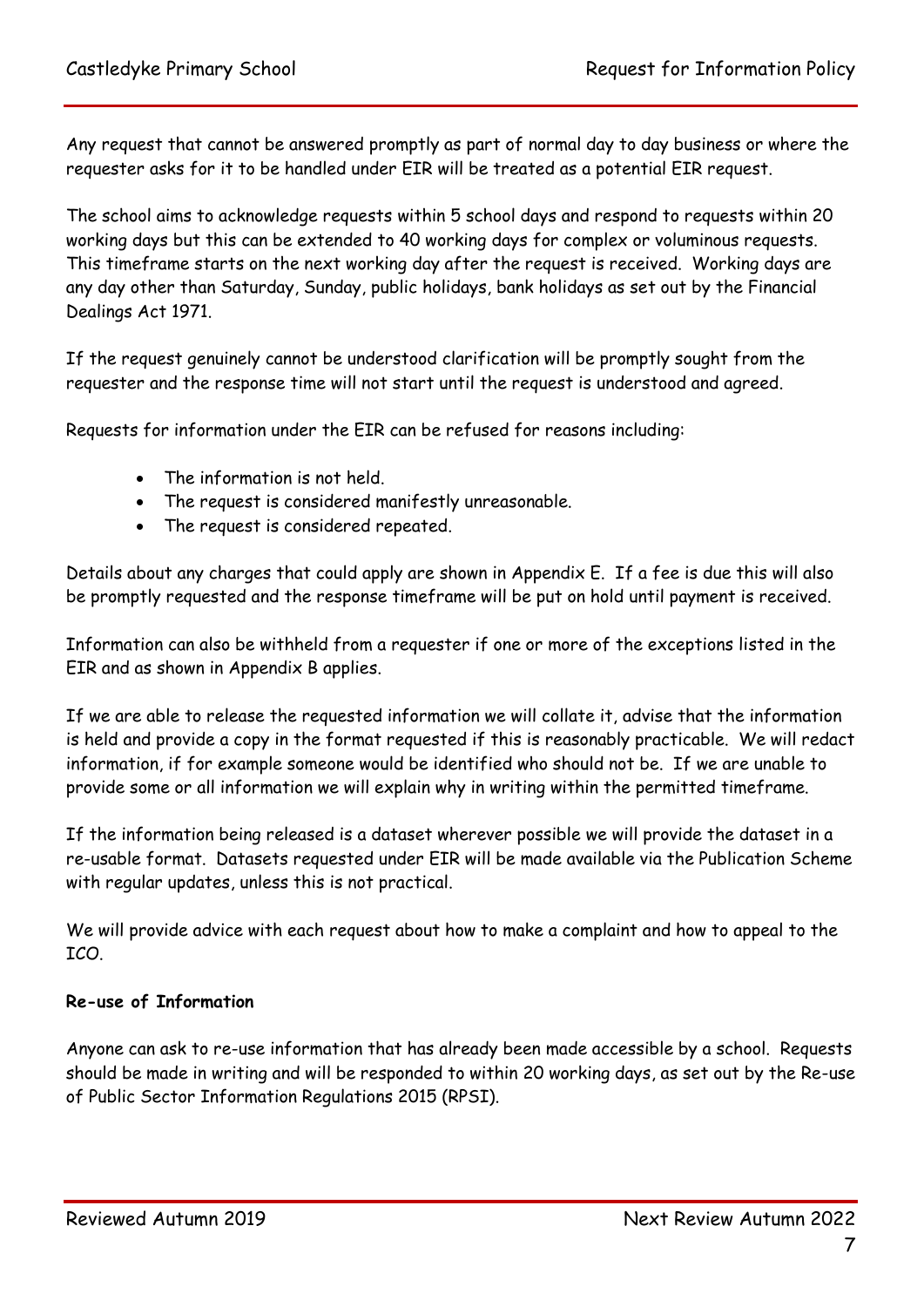In the spirit of transparency information will be made available for re-use free of charge whenever possible.

## <span id="page-7-0"></span>**Data Protection Act 1998**

Schools have a responsibility under the DPA to deal with individual requests for recorded personal information. These are known as Subject Access Requests or SARs and might be made for employee or pupil information.

The DPA also sets out exemptions from the right to make a SAR to access personal information and exemptions that work the opposite way around and mean the school can release an individual's personal information to a third party. An example being when personal information connected to the prevention and detection of crime could be released to the police. Requests for third party personal information are generally made relying on the DPA exemptions in section 29 or section 35 of the DPA. Further information on DPA exemptions can be found in Appendix C

SAR requests can also be made by a third party with the permission of the person to whom the information relates. Children are generally considered mature enough to make their own request from 12 years of age. At this point or younger in some cases the response will be sent to the child. If a child is not considered mature enough generally an adult with parental responsibility could make the request on their behalf, but this is a case by case decision based on what is in the best interests of the child.

Personal information is defined by the DPA as that which could identify someone either directly or by being put together with other information reasonably available to the requester.

#### <span id="page-7-1"></span>**Pupil Information Regulations**

Maintained schools have a responsibility under the Pupil Information Regulations (PIR) to deal with requests for access to Education Record information. Academies or Independent Schools are not covered by these Regulations but can opt to deal with such requests as a SAR request.

The PIR sets out a series of exemptions that allow all or some information from the Education Record to be withheld.

Requests for information in an Education Record can be made by someone with Parental Responsibility or a child who is mature enough to understand their rights and the child cannot prevent a response being sent to the parent.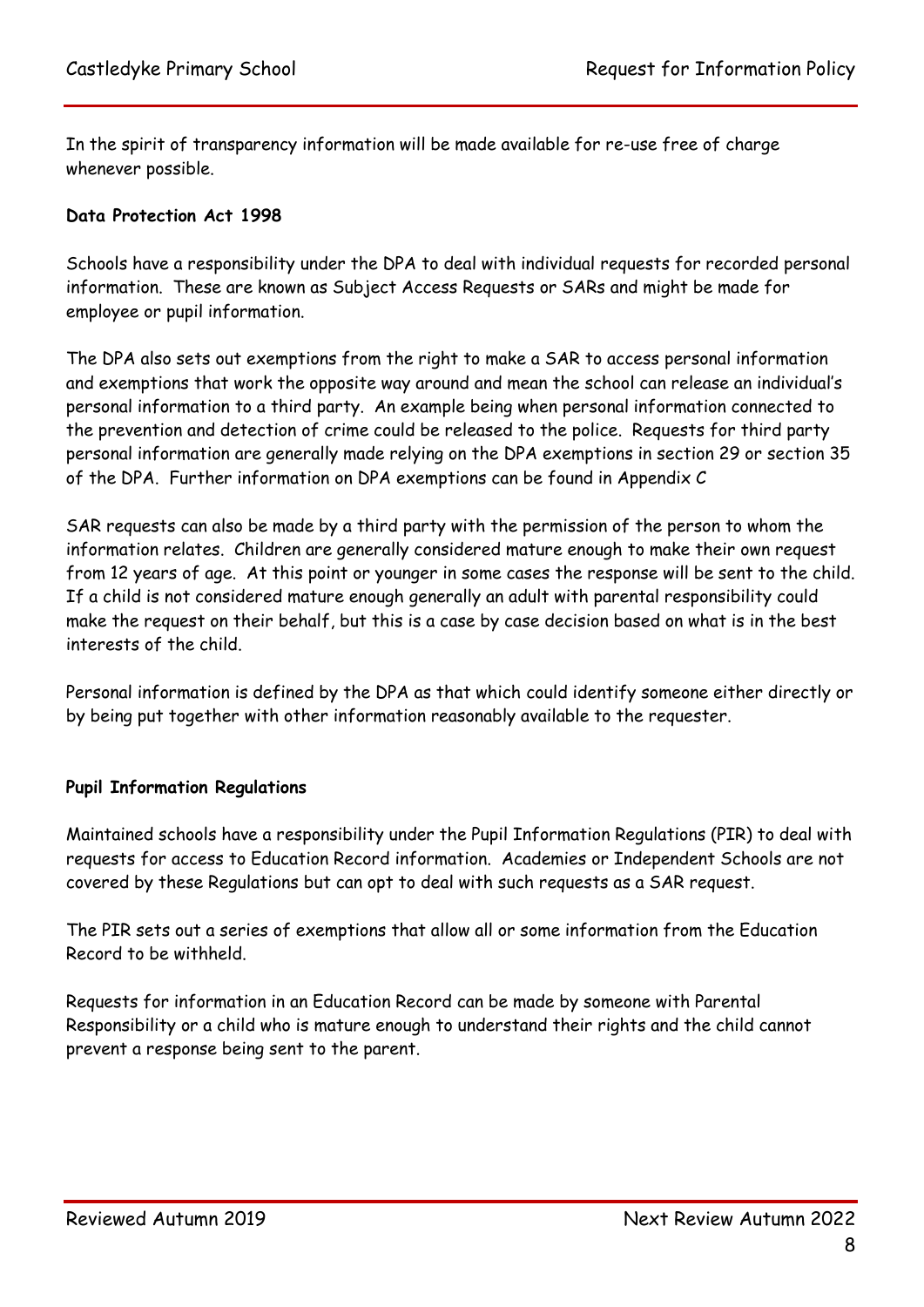# <span id="page-8-0"></span>**Data Protection Act Subject Access Requests and Requests for Information in the Education Record**

Requests for information under the DPA or Pupil Information Regulations (PIR) if the request is for information in an Education Record held by a maintained school:

- Must be in writing.
- Must provide the requester's real name and address and proof of identification.
- Must clearly describe the information being requested.
- Should ideally state the format the requester would like to receive the information in.
- Do not have to mention the words DPA SAR or PIR in the request.

The legal response time permitted varies depending on whether any part of the request is for the Education Record or other personal information.

The school will to acknowledge requests within 5 school days.

If the request is solely or partly for information in the Education Record held by a maintained school the school will aim to respond within 15 school days. The aim for other requests will be 40 consecutive days. In both cases the timeframe starts on the next school or working day after the request is received. School days are any days when pupils are in attendance and working days are any day other than Saturday, Sunday, public holidays, bank holidays, school holidays and training days when pupils are not in attendance.

If the request genuinely cannot be understood clarification will be promptly sought from the requester and the response time will not start until the request is understood and agreed.

DPA SAR or PIR requests for information can be refused for reasons including:

- The information is not held.
- The request is for someone else's personal information or Education Record and the requester does not have consent or is not entitled to see it.
- A SAR request has been made for a child's information from someone with parental consent where the child is considered mature enough to make their own request and has not given consent for the requester to do so on their behalf.

Details about any charges that could apply are shown in Appendix E. If a fee is due this will also be promptly requested and the response timeframe will be put on hold until payment is received.

Information can also be withheld from a requester in response to a SAR if one or more of the exemptions listed in the DPA and as shown in Appendix C applies. Information can be withheld in response to a PIR request for an Education Record at a maintained school, if one of the exemptions in Appendix F applies.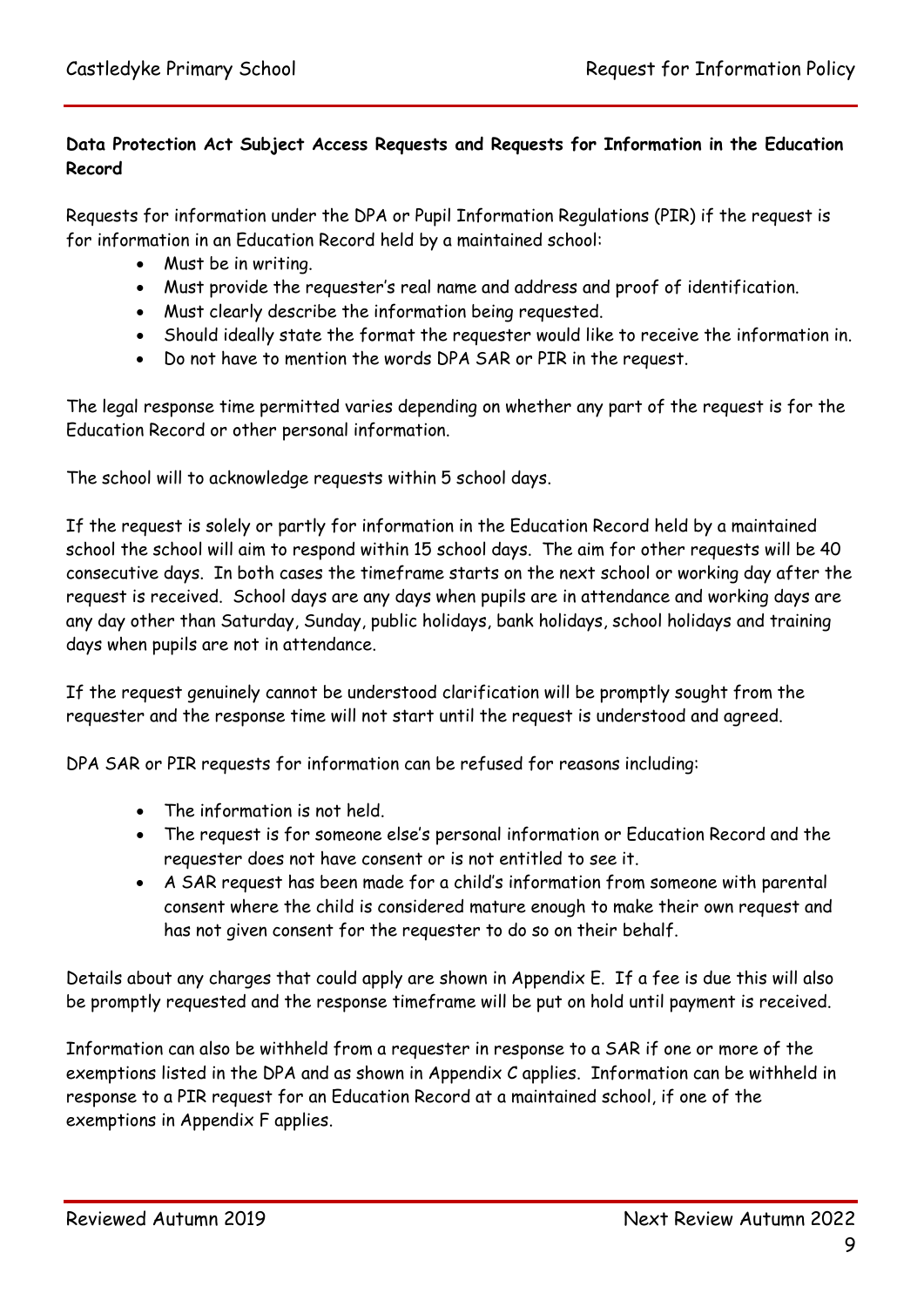If we are able to release the requested information we will collate it, advise that the information is held and provide a copy. The information provided will be in the format requested if this format is reasonably practicable. Sometimes we will need to redact information, if for example someone would be identified that should not be. If we are unable to provide some or all information we will explain why in writing within the permitted timeframe.

We will provide advice with each request about how to make a complaint and how to appeal to the ICO.

## <span id="page-9-0"></span>**Data Protection Section 29 and Section 35 Requests for Information**

Requests for third party personal information can be made under Section 29 or Section 35 of the DPA. Section 29 requests can be made by organisations that have a crime prevention, law enforcement or tax collection function. Section 35 requests if the information is required under another law, an enactment or court order or in connection with ongoing or prospective legal proceedings. Requests:

- Must be in writing.
- Must provide the requester's real name and address and proof of identification.
- Must clearly describe the information being requested.
- Should ideally state the format the requester would like to receive the information in.
- How the information would assist the requester.

The school aims to acknowledge requests within 5 school days. Requests must then be responded to within a reasonable amount of time and schools will aim to do so within 40 consecutive days.

If the request genuinely cannot be understood clarification will be promptly sought from the requester and the response time will not start until the request is understood and agreed.

DPA Section 29 and Section 35 requests for information will be considered on a case by case basis and on occasion a school will decide not to release information without a court order.

Details about any charges that could apply are shown in Appendix E.

If we are able to release the requested information we will collate it, advise that the information is held and provide a copy. The information provided will be in the format requested if this format is reasonably practicable. If we are unable to provide some or all information we will explain why in writing within the permitted timeframe.

We will provide advice with each request about how to make a complaint and how to appeal to the ICO for DPA related complaints and the Department for Education for Pupil Information Regulation Complaints.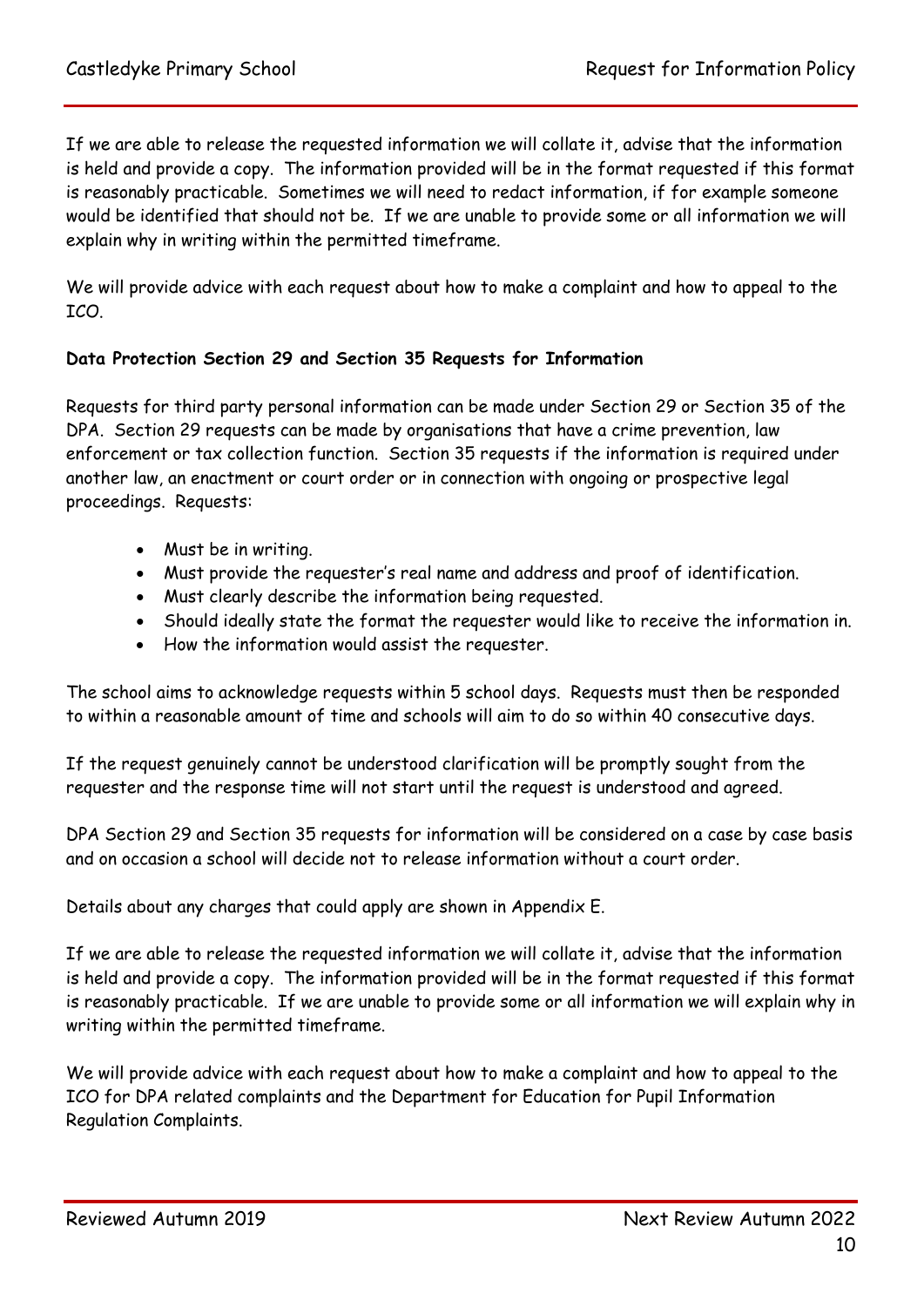## <span id="page-10-0"></span>**Datasets**

A dataset is defined by the ICO as:

*'A collection of factual information in electronic form to do with services and functions of the authority that is neither the product of analysis or interpretation, nor an official statistic and has not been materially altered'.*

Duties relating to datasets were added to the Act by the Protection of Freedoms Act 2012.

#### <span id="page-10-1"></span>**Publication Scheme**

The Model Publication Scheme for schools that is approved by the ICO has been adopted and commits schools to publish certain information and to:

- Make the Publication Scheme and the information in it available to the public;
- Explain how information can be obtained and if there is a charge;
- Publish any dataset that has been released in response to a request for information in a reusable form.
- Make any published datasets that are 'relevant copyright works' where the school is the only owner available for re-use under a specified licence, which may be chargeable, but if possible will be free under the Open Data Licence.
- Routinely review and update all published information, including dataset information, unless in the case of datasets it is not appropriate to do so

The following categories of information will be published in the Publication Scheme:

- 1. Who we are and what we do;
- 2. What we spend and how we spend it;
- 3. What our priorities are and how we are doing;
- 4. How we make decisions;
- 5. Our policies and procedures;
- 6. Lists and registers (including datasets);
- 7. Services offered.

Information including the following will not generally be published in the Publication Scheme:

1. Information prevented from disclosure by law or by an exemption under the FOIA, EIR or DPA;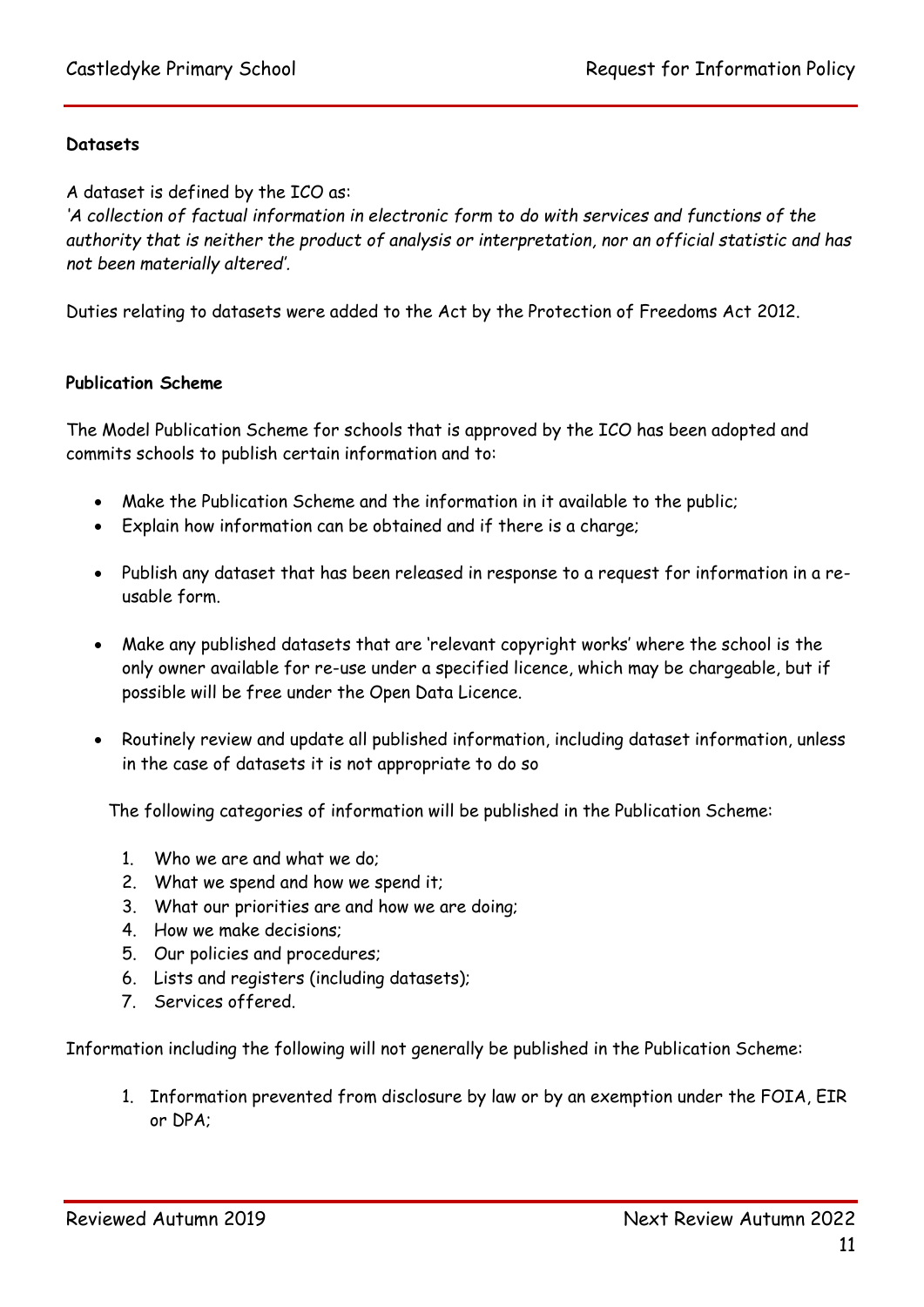- 2. Information that is no longer readily available including that which has been archived or is difficult to access for similar reasons;
- 3. Information that is not held;
- 4. Where it would not be practical to publish or it would be too resource intensive.

#### <span id="page-11-0"></span>**Contact Details**

All requests for information should be made in writing to the Headteacher.

Advice and assistance to make a successful request can be obtained by contacting the Headteacher.

#### <span id="page-11-1"></span>**Roles and Responsibilities**

The Headteacher role has the following responsibilities: -

- Promoting compliance with this policy and therefore the FOIA;
- Producing and publishing the school's Publication Scheme.
- Assisting managers in compliance with the FOIA;
- Carrying out request for information Internal Reviews (complaint investigations);
- Processing requests for information and responding to the requester.

#### <span id="page-11-2"></span>**Request for Information Complaints**

Castledyke Primary school is determined to ensure that its services are as efficient and effective as possible. If anyone considers their request has not been dealt with in a satisfactory manner it will be reviewed using the Schools Complaints Policy.

Complaints will be investigated by way of an Internal Review and we generally aim to ensure that the complainant receives a response within 20 working days. This can be extended to 40 working days for complex complaints. The requester will be kept informed of any extensions.

Anyone not happy with the outcome of the council's internal review may appeal to the ICO or Department for Education, using the following contact details:

The Information Commissioner (ICO) Wycliffe House Water Lane Wilmslow Cheshire SK9 5AF

Telephone: 01625-545700 / Fax: 01625-545510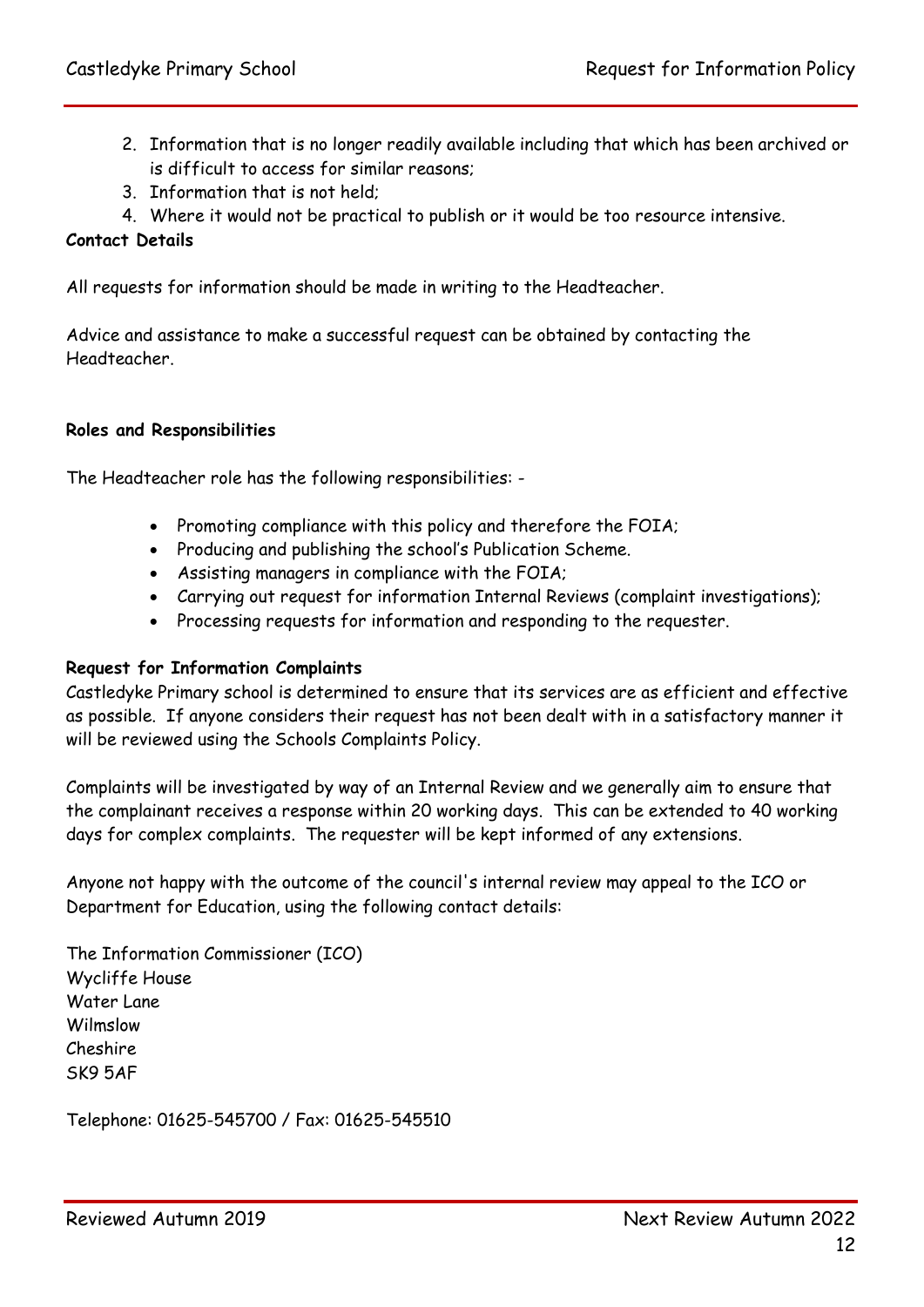Department for Education - Complain about a School or Childminder -

<https://www.gov.uk/complain-about-school/state-schools> for appeals related to a request for the Education Record from a maintained school.

## Department for Education – Education Funding Agency

<https://www.gov.uk/government/organisations/education-funding-agency> for appeal related to a request for the Education Record from a an academy where the complaint is not related to the Data Protection Act 1998.

## <span id="page-12-0"></span>**Audit**

This policy and any associated procedures will be audited periodically to ensure compliance.

#### <span id="page-12-1"></span>**Monitoring and Review**

The current version of this policy and any supporting information can be found Castledyke Primary School, in the office. This policy and all supporting procedures will be reviewed as it is deemed appropriate but no less frequently than every 12 months, and re-approved every 3 years.

## <span id="page-12-2"></span>**Appendix A – Freedom of Information Exemptions**

The Act has a series of exemptions that may allow information to be withheld, as follows: 'Absolute' exemptions – information will not be disclosed under any circumstances.

'Qualified' exemptions - a public interest test will be carried out and the information will only be withheld if the public interest in not disclosing is greater than the public interest in disclosing. Some of the 'qualified' exemptions are also subject to a prejudice test, which must be carried out before the information can be considered exempt. This test considers whether harm will or is likely to be caused if the information is released.

#### **Absolute Exemptions**

- 1. Information accessible to the applicant by other means (section 21)
- 2. Security Matters (Section 23)
- 3. Court Records (Section 32)
- 4. Parliamentary Privilege (Section 34)
- 5. Conduct of public affairs in relation to parliament (Section 36)
- 6. Communications with Her Majesty and awarding of honours (Section 37)
- 7. Personal information (Section 40)
- 8. Information provided in confidence (Section 41)
- 9. Other legal prohibitions on disclosure (Section 44)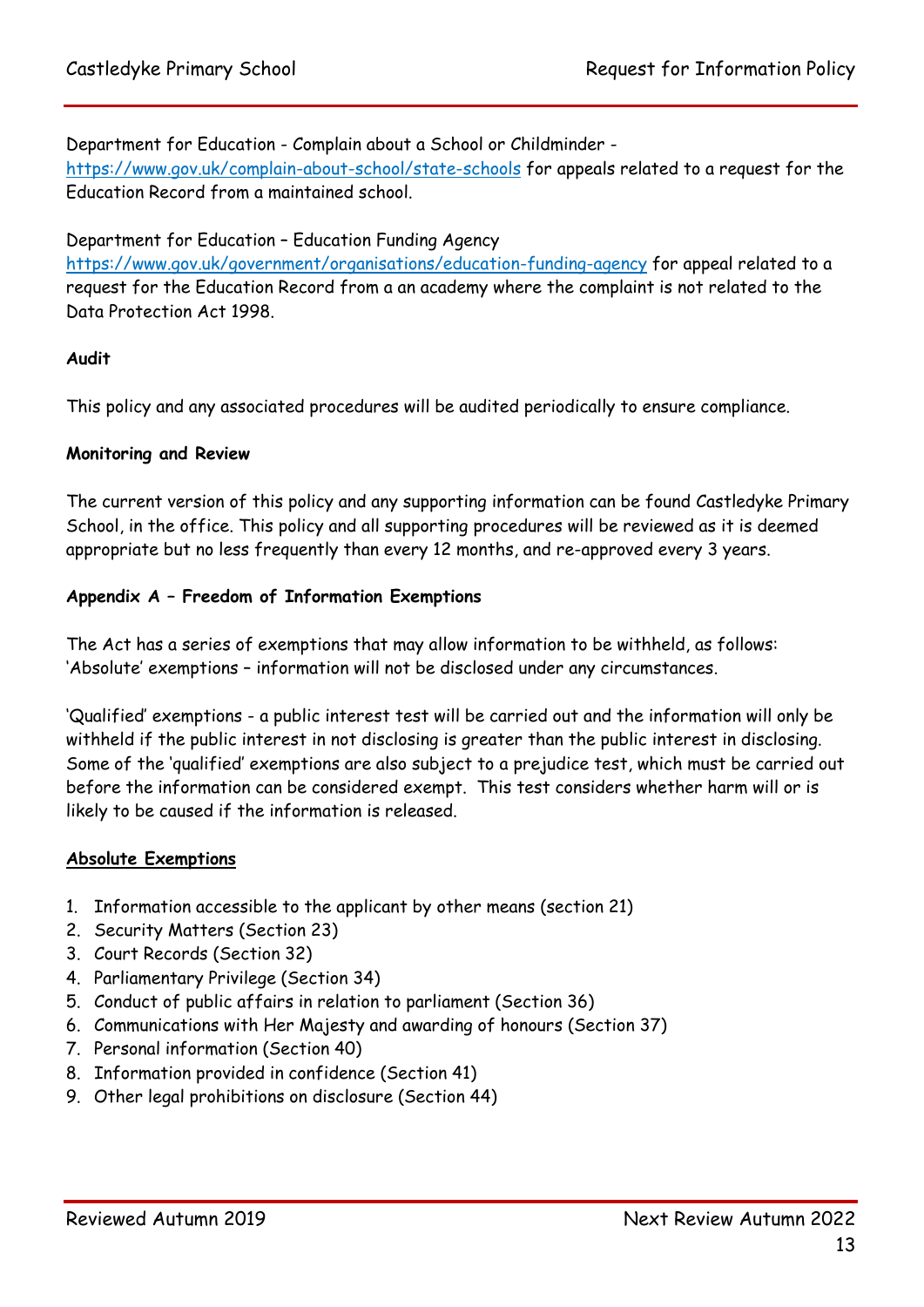# **Qualified Exemptions**

- 1. Information intended for future publication (Section 22)
- 2. National security (Section 24) prejudice based
- 3. Defence (Section 26) prejudice based
- 4. International relations (Section 27(1)) prejudice based
- 5. International relations relating to information obtained from another state (Section 27(2))
- 6. Relations with the UK (Section 28) prejudice based
- 7. The economy (Section 29) prejudice based
- 8. Investigations and proceedings conducted by public authorities (Section 30)
- 9. Law enforcement (Section 31) prejudice based
- 10. Audit functions (Section 33) prejudice based
- 11. Formulation of government policy (Section 35)
- 12. The effective conduct of public affairs (Section 36) prejudice based
- 13. Communications with Her Majesty to the extent not absolute (Section 37)
- 14. Health and safety (Section 38) prejudice based
- 15. Environmental information (Section 39)
- 16. Personal information to the extent not absolute (Section 40)
- 17. Legal professional privilege (Section 42)
- 18. Commercials interests which apply to trade secrets (Section 43(1))
- <span id="page-13-0"></span>19. Commercial interests (Section 43(2)) – prejudice based.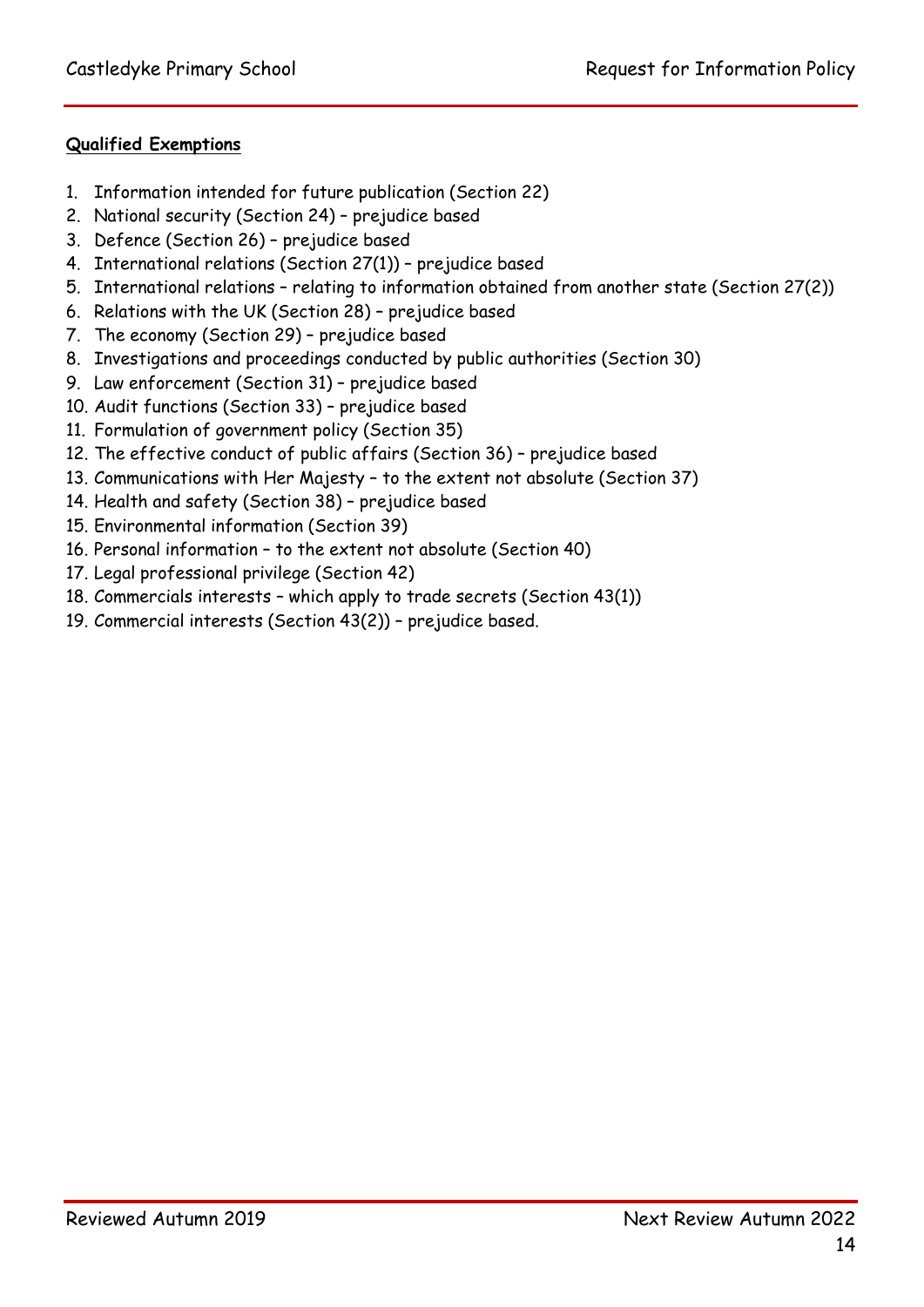## **Appendix B – Environmental Information Regulation Exceptions**

The Regulations have a series of exceptions that may allow information to be withheld, as follows: 'Absolute' exemptions – there is one exception that falls into this category that applies to requests for personal information and it means that this information will not be disclosed under any circumstances.

'Qualified' exemptions - a public interest test will be carried out and the information will only be withheld if the public interest in not disclosing is greater than the public interest in disclosing. Information on emissions into the environment is subject to more limited exceptions than other environmental information.

Under the Regulations there is an express presumption in favour of disclosure meaning that information should be made available unless there is a very strong reason for it not to be.

#### **Regulation 12(3)**

#### **1) Personal information.**

Applies where the personal information of a third party is requested.

#### **Regulation 12(4) – Information can be withheld if:**

#### **2) Information is not held when the request is received.**

Applies if the information is not held at the point the request is made.

#### **3) Request is manifestly unreasonable.**

The request is considered vexatious or is so large as to be unreasonable.

#### **4) Request is too general.**

Can only be used after advice and assistance has been offered to the requester to help refine or clarify the request.

#### **5) Information which is unfinished or in the course of being completed.**

Where information is intended for future publication where the expected date of completion can be advised.

#### **6) Request involves the disclosure of internal communications.**

To protect information created during internal thinking time.

#### **Regulation 12(5) – Information can be withheld if:**

**7) Disclosure would affect international relations, defence, national security or public safety.**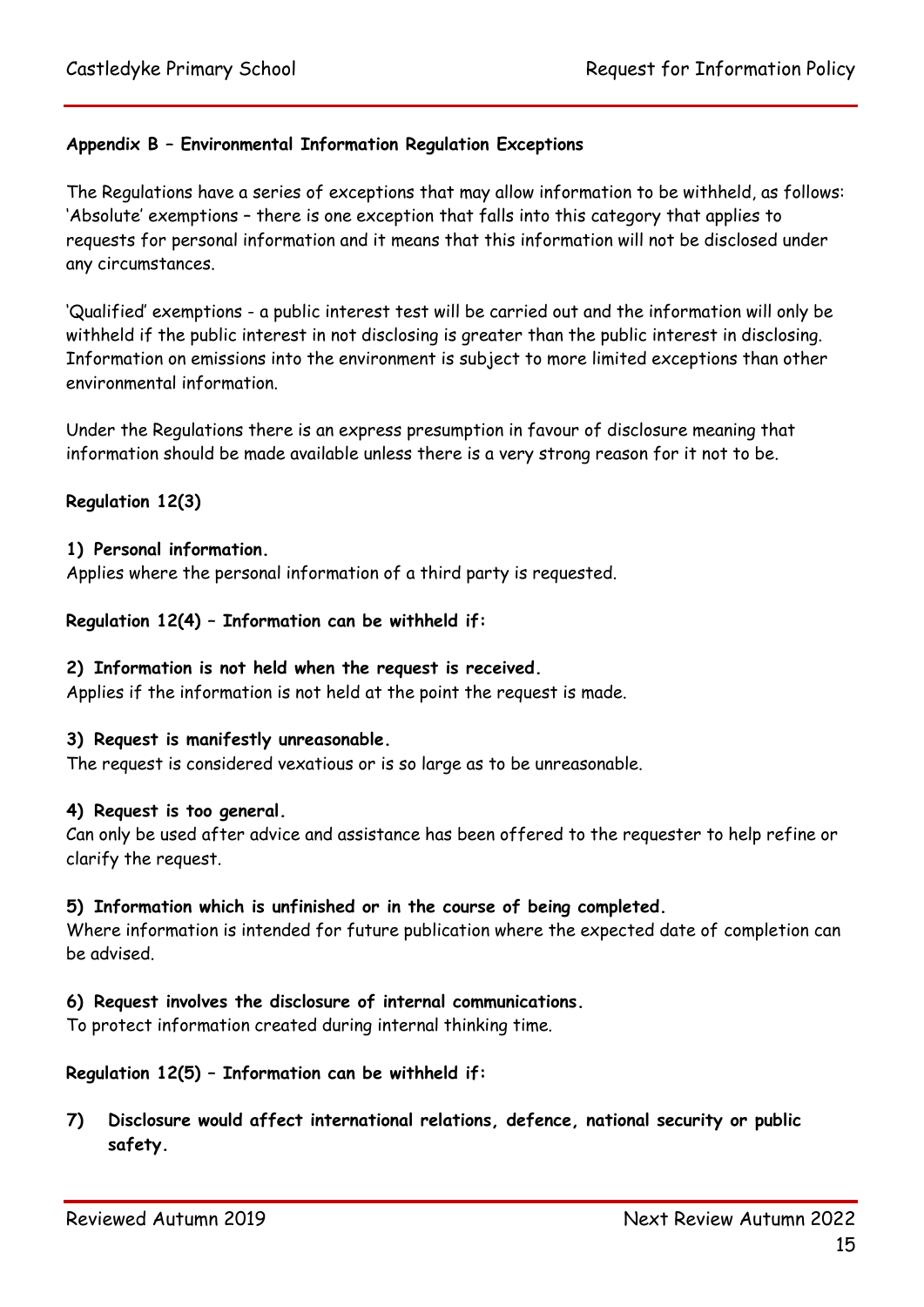Applies were harm could be caused by releasing the specified information.

**8) Disclosure would affect the course of justice, the ability of a person to receive a fair trial or ability of a public authority to conduct or criminal or disciplinary enquiry.** Where releasing information would harm the course of justice or the right of an individual to a fair trial.

#### **9) Intellectual property rights.**

**I**f the release of information could seriously damage the rights given under trademarks and patents, for example

**10) The confidentiality of the proceedings of a public authority where such confidentiality is protected by law.**

To be used where confidentiality is protected by law and not where information is simply marked 'confidential'.

- **11) Commercial or industrial confidentiality where such confidentiality is provided by law to protect a legitimate economic interest.**
- **12)**

Where such confidentiality is provided by law to protect a legitimate economic interest and it can be proven that the person or organisation would suffer a real commercial or competitive disadvantage if the information were released.

#### **13)The interests of the supplier of the information.**

**W**here the provider of the information did so voluntarily and was not under (and could not have been put under) a legal obligation to supply the information and also did not give consent to its disclosure.

## **14)The protection of the environment to which the information relates.**

Releasing the information could have a detrimental effect on the environment.

**It is also our right to refuse requests from the Data Subject, when those requests have been repeated or similar and unreasonably close in time. Also if there would be a "disproportionate effort" involved in our responding.**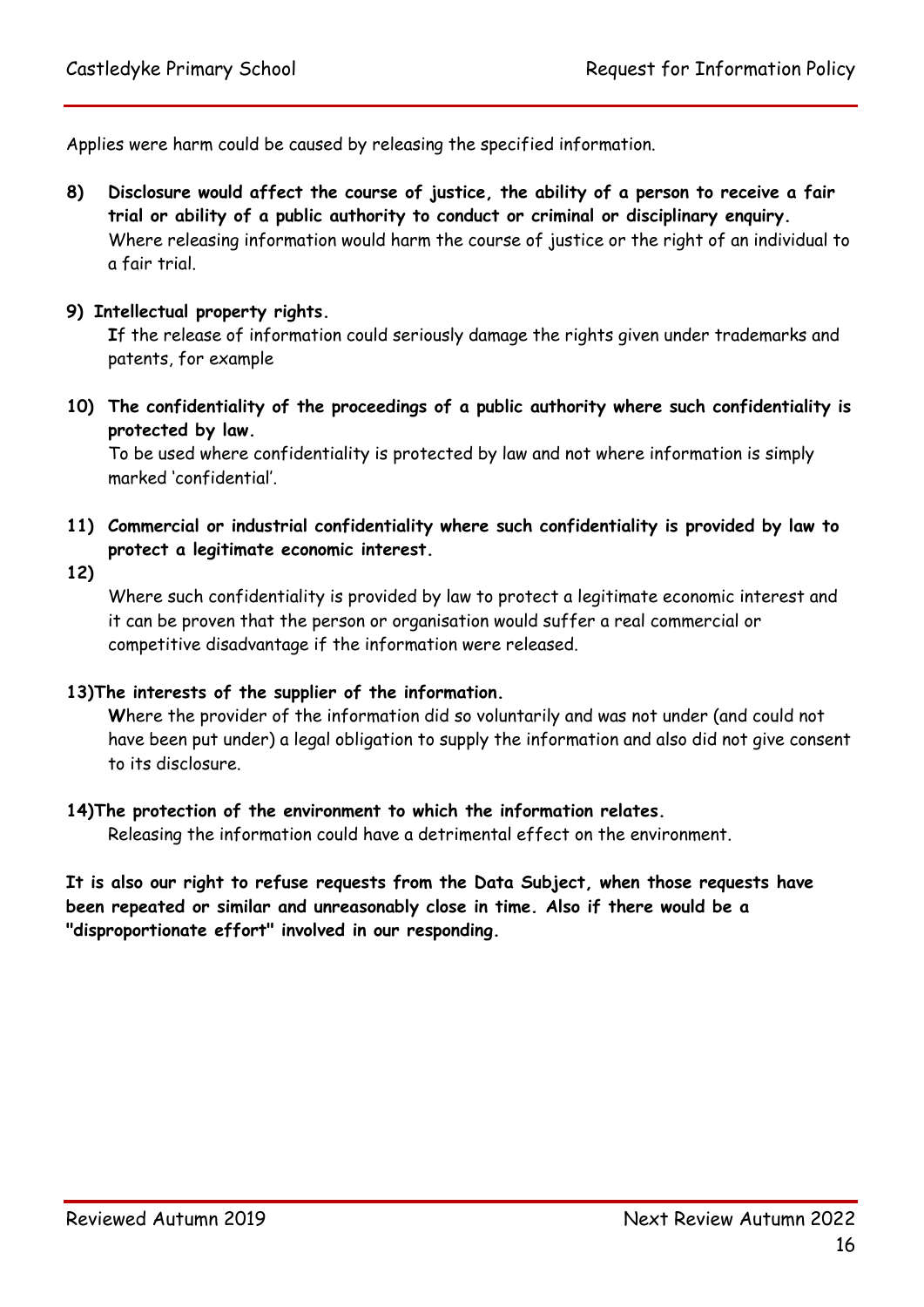# <span id="page-16-0"></span>**Appendix C – Data Protection Exemptions**

The DPA exemptions are complex. In some cases the exemption removes an individual's right to make a Subject Access Request (SAR), in other cases the exemption means personal information can be released to a third party, other exemptions mean there is no requirement to provide a privacy notice and a further set of exemptions mean that there is no need to register with the Information Commissioner.

The DPA exemptions that are most applicable to schools are summarised below:

## **1) Section 29 - Crime and Taxation**

If information is processed for the purposes of the prevention or detection of crime; the apprehension or prosecution of offenders; the assessment or collection of tax or duty it is exempt from principal one of the DPA and also from the Data Subject's right of access. This also means that if information is required for such purposes, then it may be disclosed to a third party.

## **2) Section 34 – Disclosures Required by Law**

If an organisation is required to disclose personal information under any UK enactment, any rule of common law or by an order of a court or tribunal it is exempt from principle one of the DPA. This means for these purposes it could be disclosed to a third party.

## **3) Section 35 – Legal Advice and Proceedings**

If an organisation is required to disclose personal information in connection with ongoing or prospective legal proceedings, to allow the obtaining of legal advice or to establish, exercise or defend legal rights it is exempt from principle one of the DPA. This means for these purposes it could be disclosed to a third party.

## **4) Schedule 7 – Confidential References**

Personal information in a confidential reference given by an organisation is exempt from a Data Subject's right of access. This does not apply to references received by an organisation.

## **5) Schedule 7 – Management Information**

Personal information that is being used for management forecasting or planning is exempt from a Data Subject's right of access if release is likely to harm the organisation.

## **6) Schedule 7 – Negotiations**

Personal information that is part of a record of the organisations intentions in negotiations is exempt for a Data Subject's right of access if release is likely to harm the negotiations.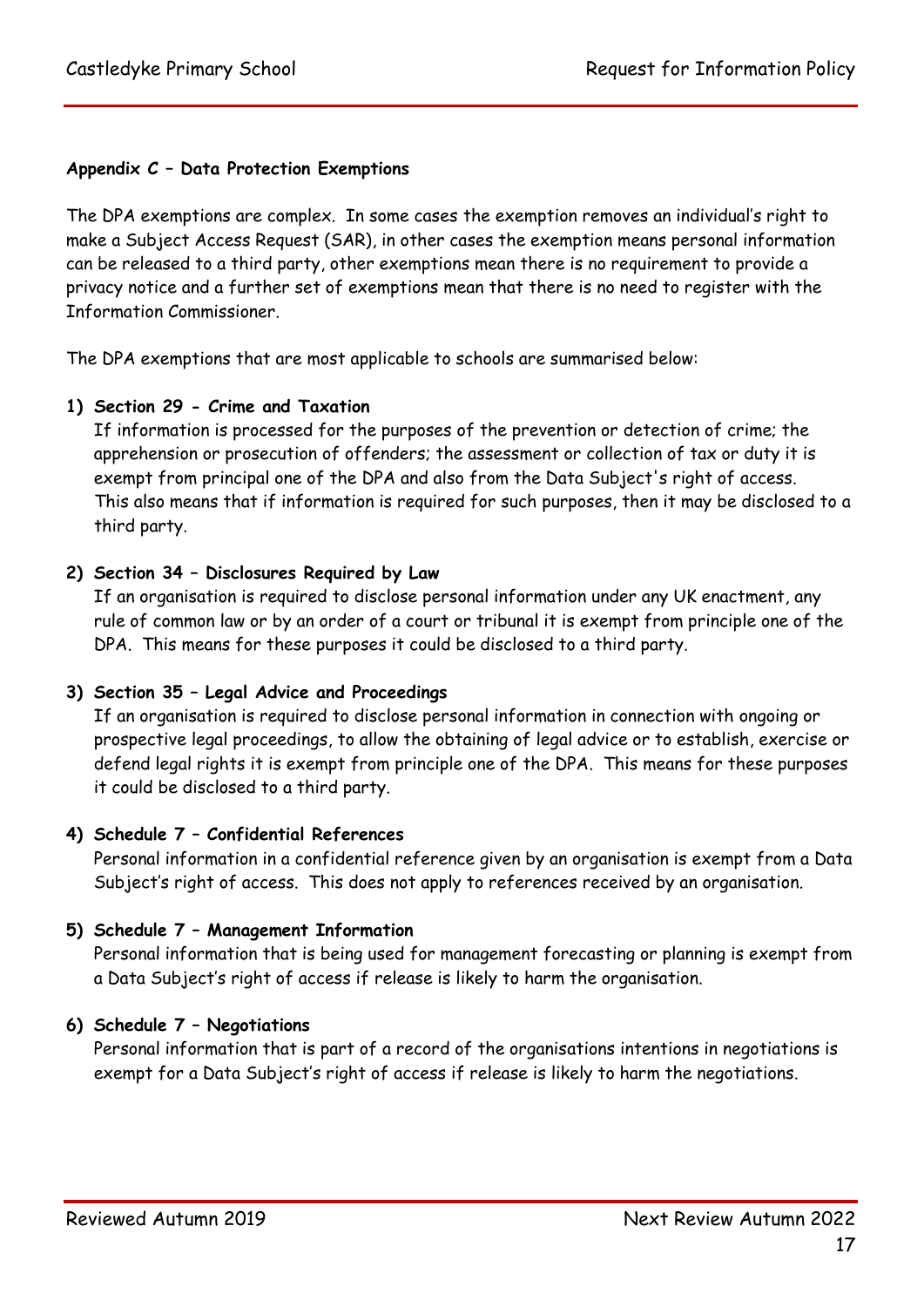## **7) Section 30– Personal Information in Educational Records**

Personal information that is part of an Educational record is exempt for a Data Subject's right of access if release is likely to cause serious harm to the physical or mental health of the data subject or someone else.

## **8) Schedule 7 – Examination Marks and Scripts**

Personal information in the form of exam marks is exempt from a Data Subject's right of access until 40 days after publication of results or 5 months after the request has been made, whichever is sooner.

Personal information in the form of a pupil's responses to exam questions is exempt from a Data Subject's right of access. Comments made by an examiner are not exempt.

## <span id="page-17-0"></span>**Appendix D – Environmental Information Definition**

- a) The state of the elements of the environment e.g. air, atmosphere, water, soil, land, landscape and natural sites such as wetlands, coastal and marine areas, biological diversity and the interaction of these elements;
- b) Factors affecting (or likely to affect) the environment including energy, noise, radiation, waste, emissions, discharges and other releases into the environment.
- c) Measures such as policies, legislation, plans, programmes, environmental agreements and activities affecting or likely to affect the elements and factors referred to above;
- d) Reports on the implementation of environmental legislation;
- e) Economic analyses including cost benefit and other economic analyses and assumptions used within the framework of measures and activities referred to in (c);
- <span id="page-17-1"></span>f) The state of human health and safety – including the contamination of the food chain, conditions of human life, cultural sites and built structures insofar as they are or may be affected by the state of the elements of the environment referred to in (a) or through those elements by any of the matters referred to in (b) or (c).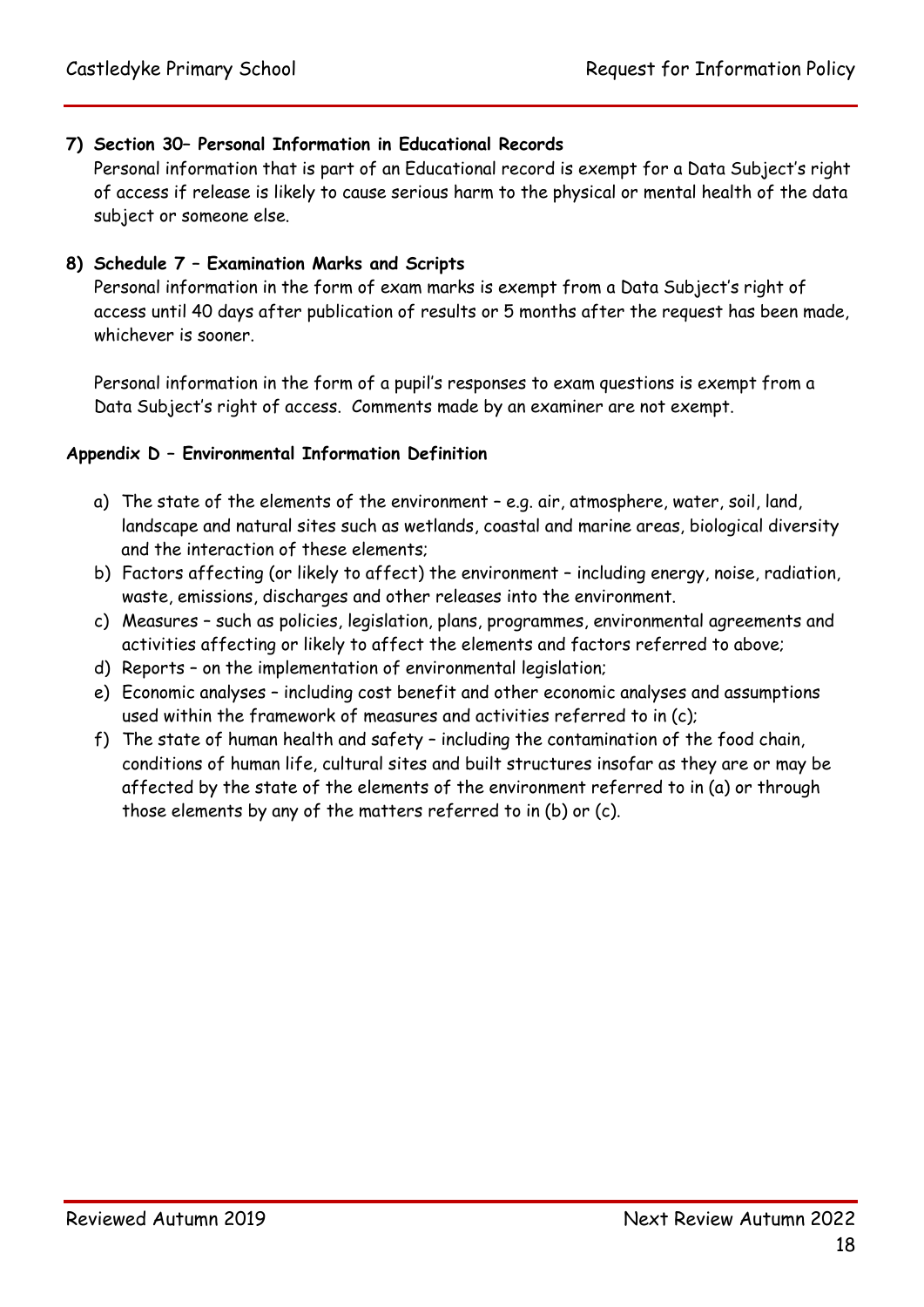## **Appendix E – Information Request Charging**

- **1) Freedom of Act 2000 and Environmental Information Regulation Charges**
	- **a) Freedom of Information Fee Limit Calculation (Not applicable to EIR):**

This fee limit is reached under FOIA if it is estimated that the time taken to carry out the following four activities would exceed 18 hours of employee time, based on a £25 per hour rate regardless of job grade.

The same calculation is used to determine the fee if a request remains over the fee limit but it is agreed that we proceed with the request on payment of a fee by the applicant: -

- Determining whether the information requested is held;
- Locating the information;
- Retrieving the information;
- Extracting the information to be disclosed (including the cost of materials used for editing redacting information, but not including staff time for this task).

The following costs cannot be included in this calculation: -

- Checking whether the request meets the requirements of the FOIA;
- Locating information due to poor records management practice;
- Considering the application of an exemption;
- Applying a public interest test;
- Obtaining internal or external legal advice;
- Considering whether a request is vexatious or repeated;
- Repeating an activity already undertaken;
- Employee time for editing or redacting information;
- Obtaining authorisation to provide information;
- Calculating any fees to be charged;
- Issuing a fees notice;
- Providing advice and assistance.

#### **b) Charges under other Legislation**

If information is requested where other legislation permits a charge will be chargeable.

#### **c) Publication Scheme**

Information made available through the school's Publication Scheme where a charge is published will be chargeable.

#### **d) Disbursement Costs**

A reasonable charge may be made to cover the actual cost of communicating information to the requester. These charges can be made up of the cost of the following (other similar charges may also be included but it should be noted that a school is not permitted to charge for staff time):

- Reproducing any document containing the information, eg printing or photocopying;
- Postage and other forms of transmitting the information;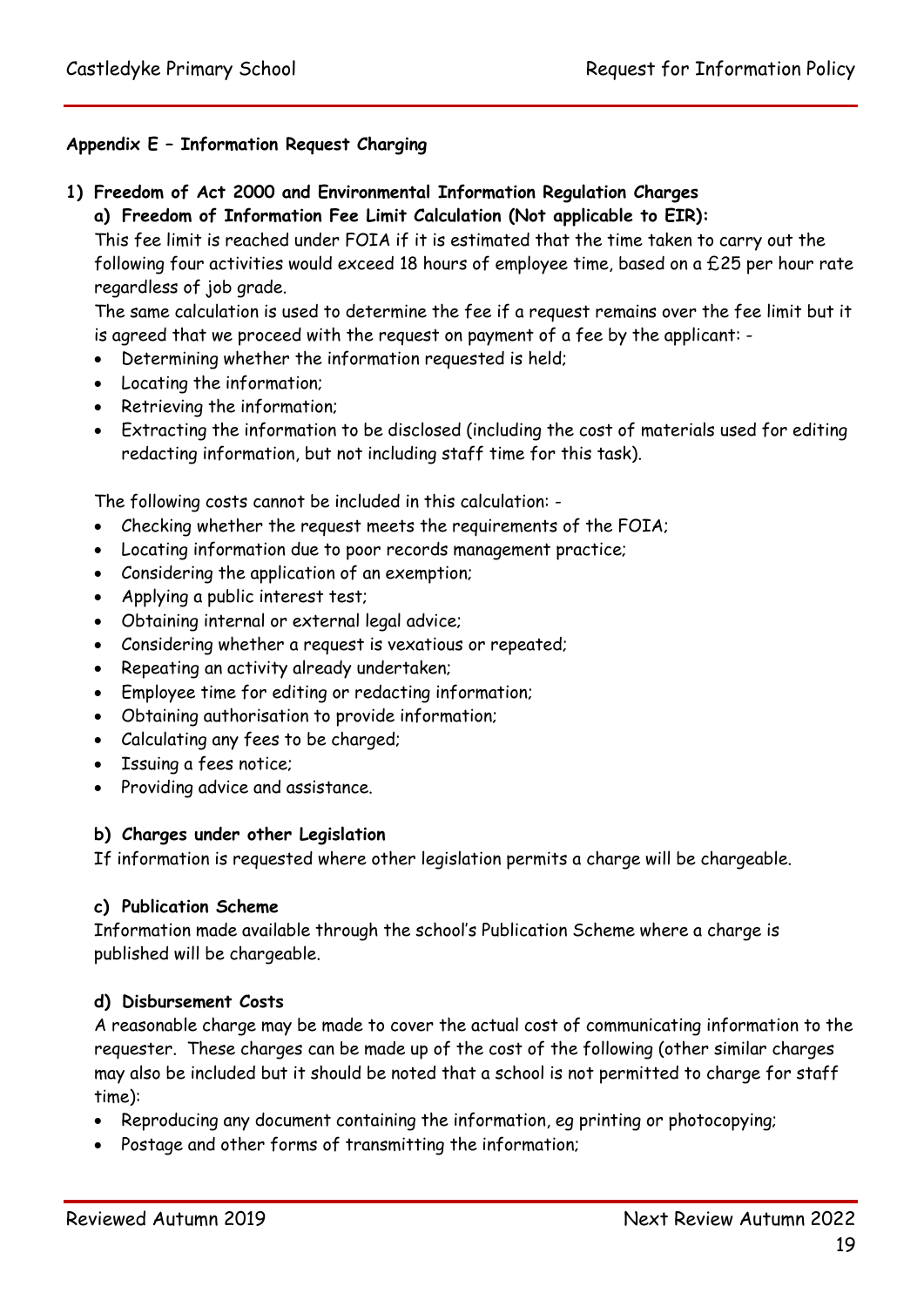Providing information in a particular format where the applicant has expressed a preference for the means of communication and where this is reasonably practicable.

If these charges are applied the school will publish details of how these charges are calculated, times when they will not be applied, what will not be included in the calculation and when refunds would be considered.

## **e) Data Protection Section 29 and Section 35 Requests**

An administration fee may be charged for these requests and will be published by the school.

## **2) Requests to Re-use Information**

Any charges associated with requests to re-use information already made accessible, will be advised on application. Where possible in the spirit of transparency information will be made available for re-use free of charge.

## **3) Data Protection Act 1998 Charges**

A charge of £10 will be made for each Subject Access Request for personal information that is not part of the Education Record.

If any part of the request relates to the Education Record that is held at a maintained school please see the Pupil Information Regulation Charges section.

## **4) Pupil Information Regulation 2008 Charges**

If any part of the request relates to the Education Record held by a maintained school the charge will depend on the number of pages being released on a sliding scale of £1 for 1-19 pages to £50 for 500+ pages.

There is no charge to inspect an Education Record at a maintained school, if no copies are required.

#### <span id="page-19-0"></span>**Appendix F – Pupil Information Regulation Exemptions**

The following exemptions exist under the Pupil Information Regulations and they allow information to be withheld in certain situations when requests are made for information in an Education Record held by a maintained school.

Below is a summary of these exemptions:

#### **1) Data Protection Act 1998**

Information can be withheld where the school is able to withhold it under the Data Protection Act 1998.

## **2) Serious Harm to Physical or Mental Health**